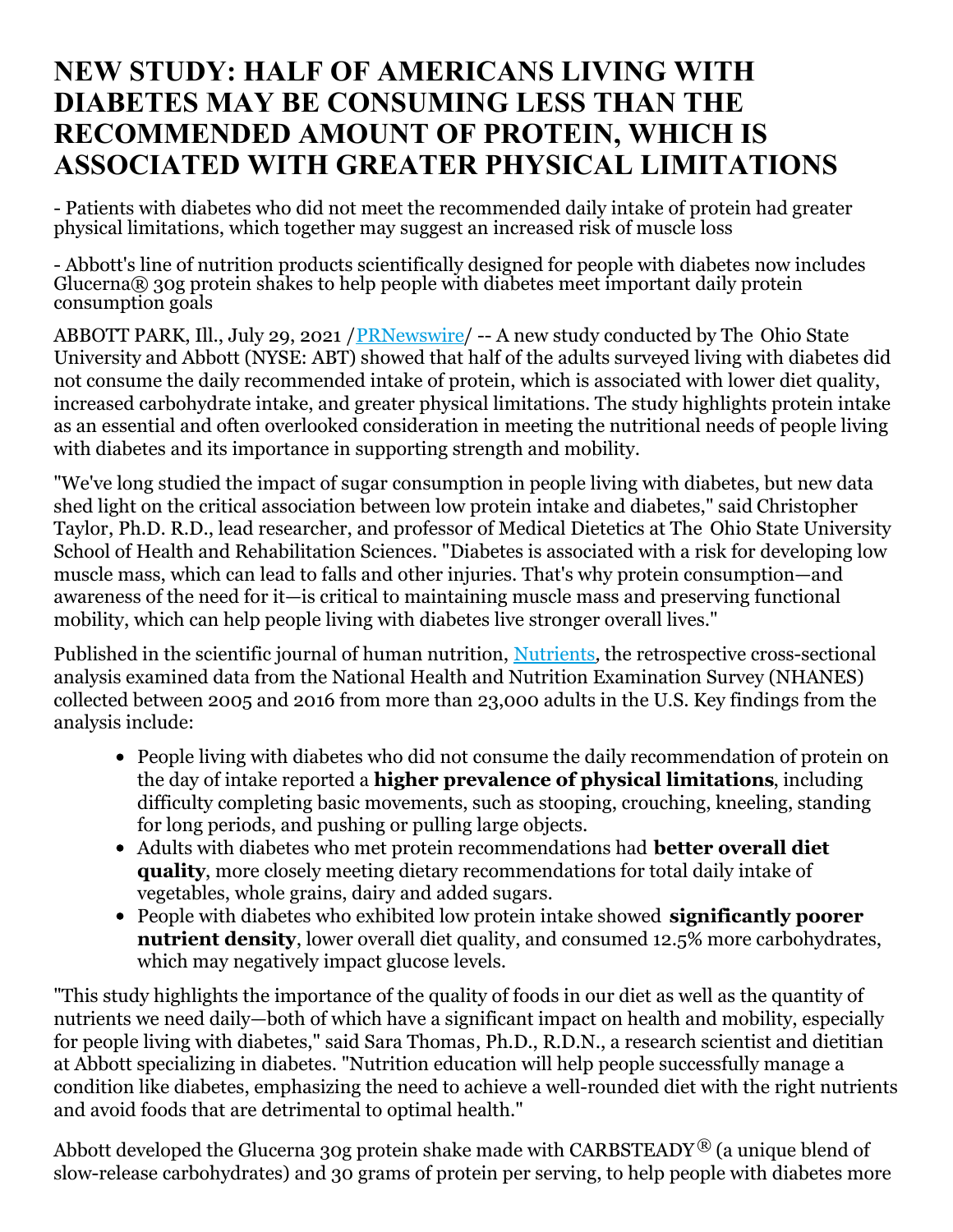easily meet important daily protein needs. Additionally, the Glucerna Path to [Progress](https://c212.net/c/link/?t=0&l=en&o=3242939-1&h=1410992672&u=https%3A%2F%2Fglucerna.com%2F30-day-path-to-progress%3Fcid%3Dsocial-an-glu-343%26utm_campaign%3Dglu-program-30%26utm_medium%3Dsocial%26utm_source%3Dglu-facebook%26utm_content%3Dglu-video-swap-save-start-today-trying-to-minimize-blood-sugar-spikes-give-us-30-days-and-well-give-you-tips-tools-and-helpful-advice-link-share-your-progress-here-using-pathtoprogress-to-receive-a-special-prize-february-2021%26utm_term%3Dsign-up&a=Path+to+Progress) program, which encourages people with diabetes to swap poor food choices with more nutritious options, provides people with access to nutrition-focused information and education to support them in successfully managing the condition.

Understanding the recommended daily intake requirements for macronutrients like protein, fat and carbohydrates, and more than 25 vitamins and minerals can be complicated. The National Academy of Medicine, formerly the Institute of Medicine, developed the Dietary Reference Intakes (DRIs), a set of reference values used to plan and assess nutrient intakes and provide recommended consumption levels. The DRIs recommend adults consume 0.36 grams of protein per pound of body mass each day, which means that a person weighing 150 pounds should consume 54 grams of protein per day. The DRI [calculator](https://c212.net/c/link/?t=0&l=en&o=3242939-1&h=2697675693&u=https%3A%2F%2Fwww.nal.usda.gov%2Ffnic%2Fdri-calculator%2F&a=DRI+calculator) can help determine individual nutrient needs for overall microand macronutrient intakes. Individuals should discuss results with a healthcare professional.

"This new research underscores Abbott's long-time focus on diabetes care and will help us continue to support people living with this condition," said Matt Beebe, divisional vice president and general manager of Abbott's U.S. nutrition business. "At Abbott, we are continually working to advance our understanding so that we can enable a more holistic approach to managing diabetes from the point of diagnosis with industry-leading glucose monitoring and world-class nutrition."

Glucerna 30g protein shakes are available online at [www.AbbottStore.com](https://c212.net/c/link/?t=0&l=en&o=3242939-1&h=1934377223&u=http%3A%2F%2Fwww.abbottstore.com%2F&a=www.AbbottStore.com), and can be found at major retailers online and in-store locations, including Amazon and CVS. Glucerna, the no. 1 doctor recommended nutrition brand for people with diabetes<sup>1</sup>, is scientifically designed for people living with diabetes and intended to be used under medical supervision as part of a diabetes management plan.

Abbott is also the global leader in continuous glucose monitoring devices<sup>2</sup> with its FreeStyle Libre technology. Abbott's FreeStyle Libre portfolio has changed the lives of more than 3 million people<sup>3</sup> across more than 50 countries by providing breakthrough technology that is accessible and affordable 4 . Abbott has secured partial or full reimbursement for the FreeStyle Libre portfolio in 37 countries, including Canada, France, Germany, Japan, the United Kingdom and the U.S. For more information, visit [www.freestyle.us](https://c212.net/c/link/?t=0&l=en&o=3242939-1&h=2375048033&u=https%3A%2F%2Fwww.freestyle.abbott%2F&a=www.freestyle.us), and for Indications and Important Safety Information, visit [https://www.freestyle.abbott/us-en/safety-information.html](https://c212.net/c/link/?t=0&l=en&o=3242939-1&h=3985221314&u=https%3A%2F%2Fwww.freestyle.abbott%2Fus-en%2Fsafety-information.html&a=https%3A%2F%2Fwww.freestyle.abbott%2Fus-en%2Fsafety-information.html).

## **About Abbott**

Abbott is a global healthcare leader that helps people live more fully at all stages of life. Our portfolio of life-changing technologies spans the spectrum of healthcare, with leading businesses and products in diagnostics, medical devices, nutritionals and branded generic medicines. Our 109,000 colleagues serve people in more than 160 countries.

Connect with us at [www.abbott.com](https://c212.net/c/link/?t=0&l=en&o=3242939-1&h=266082140&u=http%3A%2F%2Fwww.abbott.com%2F&a=www.abbott.com), on LinkedIn at [www.linkedin.com/company/abbott-/](https://c212.net/c/link/?t=0&l=en&o=3242939-1&h=880161464&u=http%3A%2F%2Fwww.linkedin.com%2Fcompany%2Fabbott-%2F&a=www.linkedin.com%2Fcompany%2Fabbott-%2F), on Facebook at [www.facebook.com/Abbott](https://c212.net/c/link/?t=0&l=en&o=3242939-1&h=323216491&u=http%3A%2F%2Fwww.facebook.com%2FAbbott&a=www.facebook.com%2FAbbott) and on Twitter @AbbottNews.

<sup>1</sup> In the U.S. only

<sup>2</sup> Data on file, Abbott Diabetes Care. Data based on the number of users worldwide for the FreeStyle Libre system compared to the number of users for other leading personal-use, sensor-based glucose monitoring systems

<sup>3</sup> Data on file, Abbott Diabetes Care

<sup>4</sup> Based on a comparison of list prices of the FreeStyle Libre 14 day system versus competitors' CGM systems. FreeStyle Libre 2 system will be list priced the same rate as FreeStyle Libre 14 day system. The actual cost to patients may or may not be lower than other CGM systems, depending on the